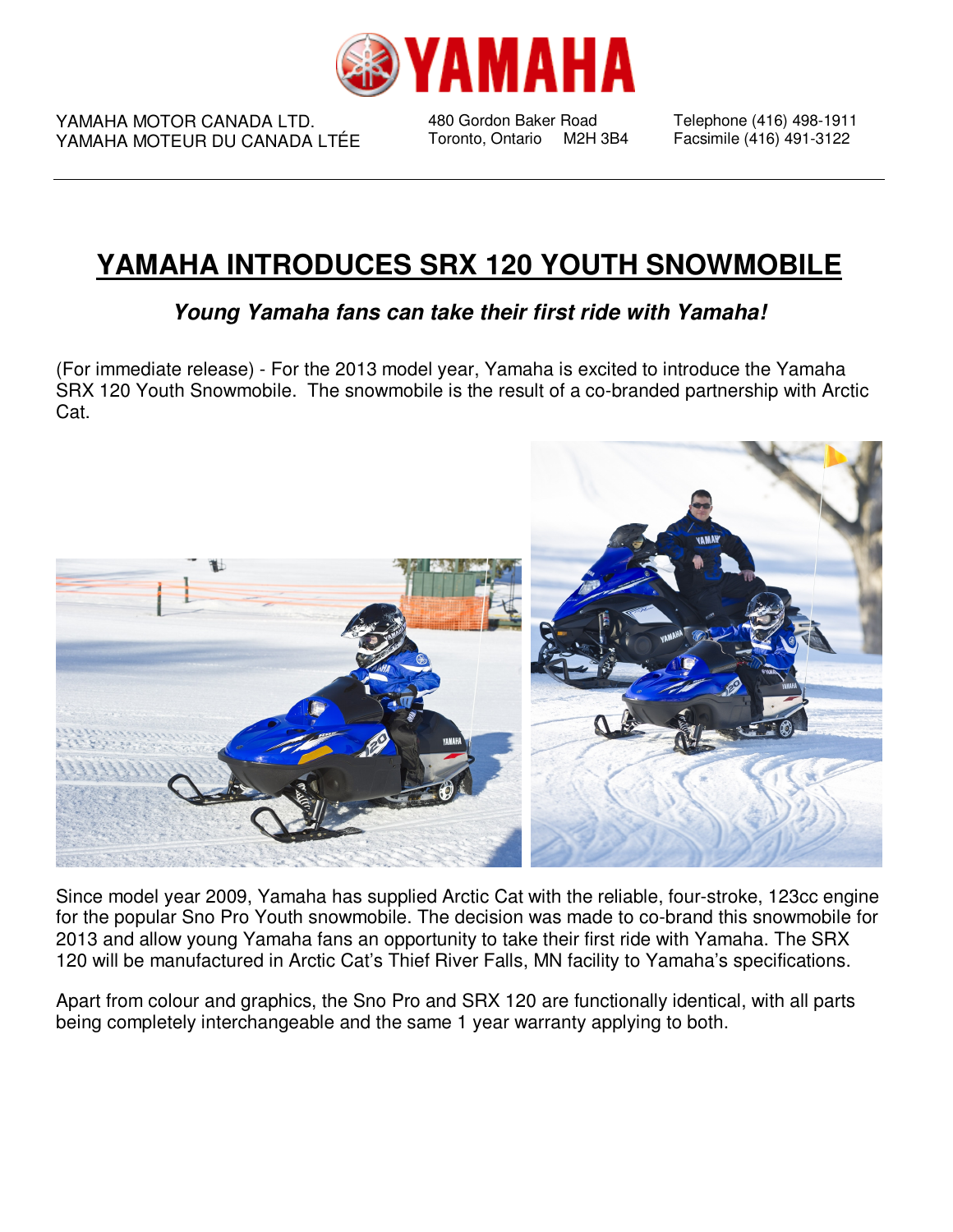

## YAMAHA MOTOR CANADA LTD. YAMAHA MOTEUR DU CANADA LTÉE

480 Gordon Baker Road Toronto, Ontario M2H 3B4 Telephone (416) 498-1911 Facsimile (416) 491-3122



"Many of our dealers and loyal customers have encouraged us to offer a youth snowmobile over the years," commented Chris Reid, National Manager, Product Planning at Yamaha Motor Canada. "This partnership allows us to accommodate those requests and makes it easier for the next generation of Yamaha fans to get started in snowmobiling."

The SRX 120 features great safety features like governed speed, dual chain guards, tether ignition cut-off switch and visibility flag. SRX 120 users should be a minimum of 6 years of age and only ride with adult supervision.

The SRX 120 will be available in dealer showrooms in the summer of 2012.